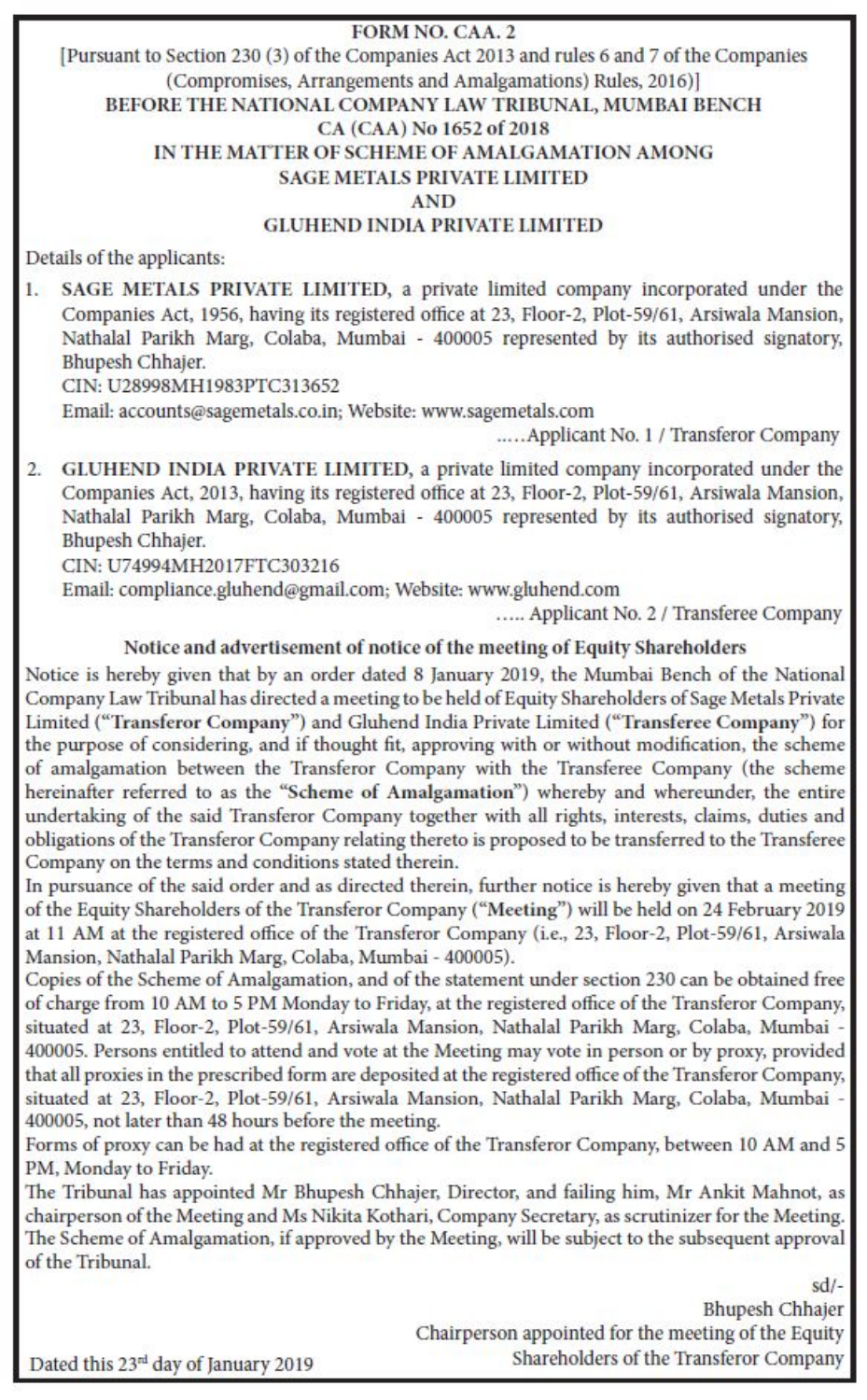### **STATEMENT OF DISCLOSURES AND EXPLANATORY STATEMENT**

*[pursuant to section 230 (3) of the Companies Act, 2013 and Rule 6 of the Companies (Compromises, Arrangements and Amalgamations) Rules, 2016 ]*

- 1. Details of the order of the Tribunal directing the calling, convening and conducting of the meeting of equity shareholders ("**Meeting**"):
	- a. Authority: National Company Law Tribunal, Mumbai Bench
	- b. Date of the Order: 8 January 2019
	- c. Date, Time and Venue of the Meeting:

The Meeting shall be held on 24 February 2019 at 11 AM at the registered office 23, Floor-2, Plot-59/61, Arsiwala Mansion, Nathalal Parikh Marg, Colaba, Mumbai – 400005.

## 2. Details of the Transferor Company:

- a. Corporate Identification Number (CIN): U28998MH1983PTC313652
- b. Permanent Account Number (PAN): AAACS2801A
- c. date of incorporation: 8 March 1983
- d. type of company: Private company
- e. registered office address: 23, Floor-2, Plot-59/61, Arsiwala Mansion, Nathalal Parikh Marg, Colaba, Mumbai – 400005
- f. e-mail address: [accounts@sagemetals.co.in](mailto:accounts@sagemetals.co.in)
- g. summary of main object as per the memorandum of association; and main business carried on by the Transferor Company:

The Transferor Company is engaged primarily in the business of manufacturing electricals and industrial products. A summary of the main object of the Transferor Company as set out in its memorandum of association are provided below:

- *"To deals in export, import, manufacture, process all type of electrical wiring, accessories and fittings viz. clamps, connectors, lock nuts, screws, bushings, nipples, couplings, washers, elbows, straps, gaskets, covers, chains, bearings etc. whether cast machined or formed and components thereof, of any description, whether made of ferrous or non-ferrous metals and their alloys and plastic.*
- *To carry on the business or businesses of manufacturer, importers, exporters and dealers in all types of ferrous and non-ferrous alloys, scraps, ingots, plates, sheets, coils, circles, wire rods, section and wares.*
- *To carry on the business or businesses of manufacturer, importers, exporters and dealers in all types of cast, machined, stamped, and formed metallic parts for use in drainage and sanitary fittings, parts (pumps, sprinklers, valves etc.) used in mechanized agriculture, automotive part, parts and components used in industrial and allied application.*
- *To, in the ordinary course, advances loans, gives guarantee or provides security, in each case not amounting to the business of "banking" (as defined*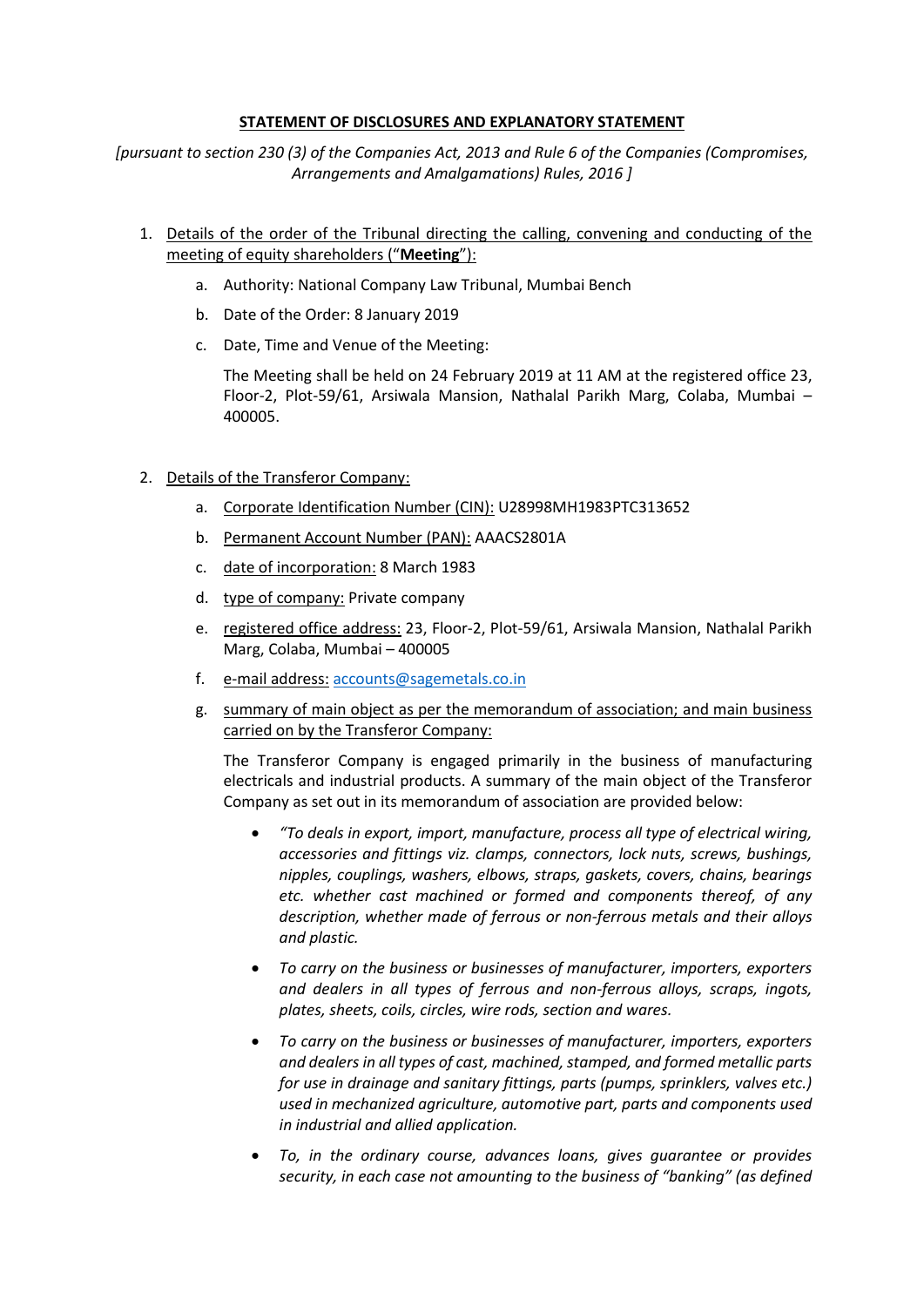*in the Banking Regulation Act, 1949), only to such bodies-corporate that are group entities, affiliates, holding companies or subsidiaries of the Company."*

- h. details of change of name, registered office and objects of the Transferor Company during the last five years:
	- (i) Change of name

The name of the Transferor Company was changed from Sage Metals Limited to Sage Metals Private Limited upon conversion from public company to private company and a certificate of incorporation was issued by the Registrar of Companies, Delhi on 8 June 2018.

(ii) Change of registered office

The registered office of the Transferor Company was shifted from 346 FIE Patparganj, Delhi, India, 110092 to 23, Floor-2, Plot-59/61, Arsiwala Mansion, Nathalal Parikh Marg, Colaba, Mumbai – 400005 and the same was confirmed by an order of the Regional Director dated 6 August 2018.

- i. name of the stock exchange (s) where securities of the Transferor Company are listed: Not Applicable
- j. details of the capital structure of the Transferor Company including authorized, issued, subscribed and paid up share capital as on 24 January 2019:

| <b>SHARE CAPITAL</b>                                  | <b>INR</b>  |
|-------------------------------------------------------|-------------|
| <b>Authorised Share Capital</b>                       |             |
| 2,25,000 equity shares of INR 100 each                | 2,25,00,000 |
| Total                                                 | 2,25,00,000 |
| <b>Issued, Subscribed and Paid-up Share Capital</b>   |             |
| 2,11,200 equity shares of INR 100 each, fully paid up | 2,11,20,000 |
| <b>Total share capital</b>                            | 2,11,20,000 |

k. name of the promoters and directors along with their addresses:

Details of Promoters:

| <b>Name</b>                   | <b>Address</b>                                                                                 |
|-------------------------------|------------------------------------------------------------------------------------------------|
| Gluhend India Private Limited | 23, Floor-2, Plot-59/61, Arsiwala<br>Mansion, Nathalal Parikh Marg, Colaba,<br>Mumbai - 400005 |

#### Details of Directors:

| <b>Name</b>            | <b>Address</b>                                                                                     |
|------------------------|----------------------------------------------------------------------------------------------------|
| Nidhi Bothra           | B-256, Vivek Vihar Phase - I, New Delhi<br>- 110095 India                                          |
| <b>Bhupesh Chhajer</b> | 2 <sup>nd</sup> Floor, Flat No. 2A, Dayabati<br>Mansion, 13 KYD Street, Calcutta -<br>700016 India |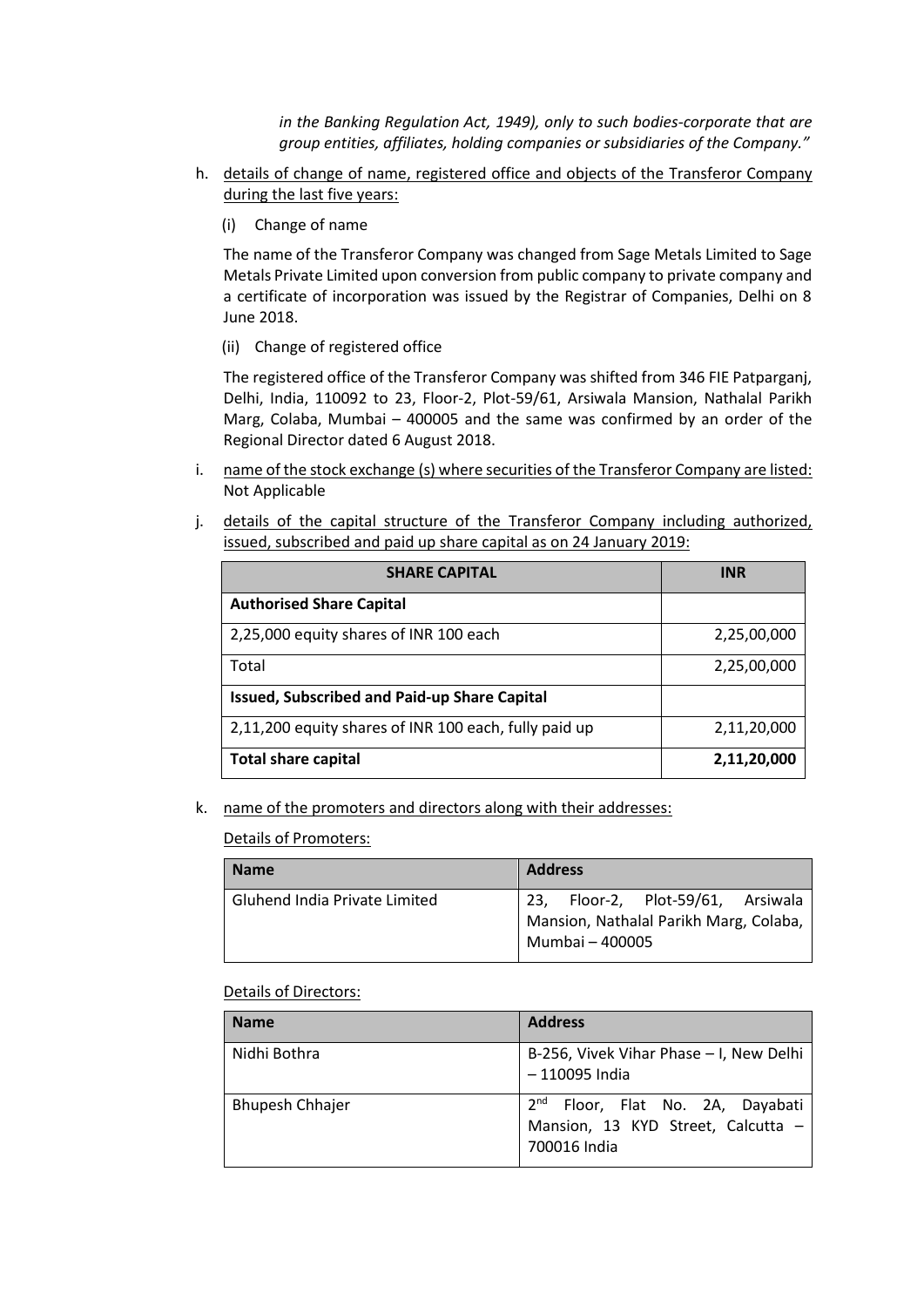| Michael Rakiter       | 240 East 39 Street, Apt 19 A, New York<br>- 10016, United States of America |
|-----------------------|-----------------------------------------------------------------------------|
| Sanjay Kumar Sanghoee | 155E, 29 <sup>th</sup> Street, 31B, New York -<br>100016 United States      |
| Matthew Constantino   | 1200, Broadway 8B, New York - 10001<br><b>United States of America</b>      |
| Shashi Kumar Nayar    | 415, Sector - 37, Near water tank, Noida<br>-201303 India                   |

- 3. Details of the Transferee Company:
	- a. Corporate Identification Number (CIN): U74994MH2017FTC303216
	- b. Permanent Account Number (PAN): AAHCG1238N
	- c. date of incorporation: 22 December 2017
	- d. type of company: Private company
	- e. registered office address: 23, Floor-2, Plot-59/61, Arsiwala Mansion, Nathalal Parikh Marg, Colaba, Mumbai – 400005
	- f. e-mail address: [compliance.gluhend@gmail.com](mailto:compliance.gluhend@gmail.com)
	- g. summary of main object as per the memorandum of association; and main business carried on by the Transferee Company:

The Transferee Company is engaged primarily in the business of manufacturing electricals and industrial products. A summary of the main object of the Transferee Company as set out in its memorandum of association are provided below:

- *"To deals in import, export, manufacture, process all type of electrical wiring, accessories and fittings viz. clamps, connectors, lock nuts, screws, bushings, nipples, couplings, washers, elbows, straps, gaskets, covers, chains, bearings etc. whether cast machined or formed and components thereof, of any description, whether made of ferrous or non-ferrous metals and their alloys and plastic.*
- *To carry on the business or businesses of manufacturer, importers, exporters and dealers in all types of ferrous and non-ferrous alloys, scraps, ingots, plates, sheets, coils, circles, wire rods, section and wares.*
- *To carry on the business or businesses of manufacturer, importers, exporters and dealers in all types of cast, machined, stamped, and formed metallic parts for use in drainage and sanitary fittings, parts (pumps, sprinklers, valves etc.) used in mechanized agriculture, automotive part, parts and components used in industrial and allied application.*
- *To provide various services in relation to the foregoing, including manpower supply services, facility management services, asset licensing/leasing services, export activity support services, consultancy services, etc."*
- h. details of change of name, registered office and objects of the Transferee Company during the last five years: None.
- i. name of the stock exchange (s) where securities of the Transferee Company are listed: Bombay Stock Exchange.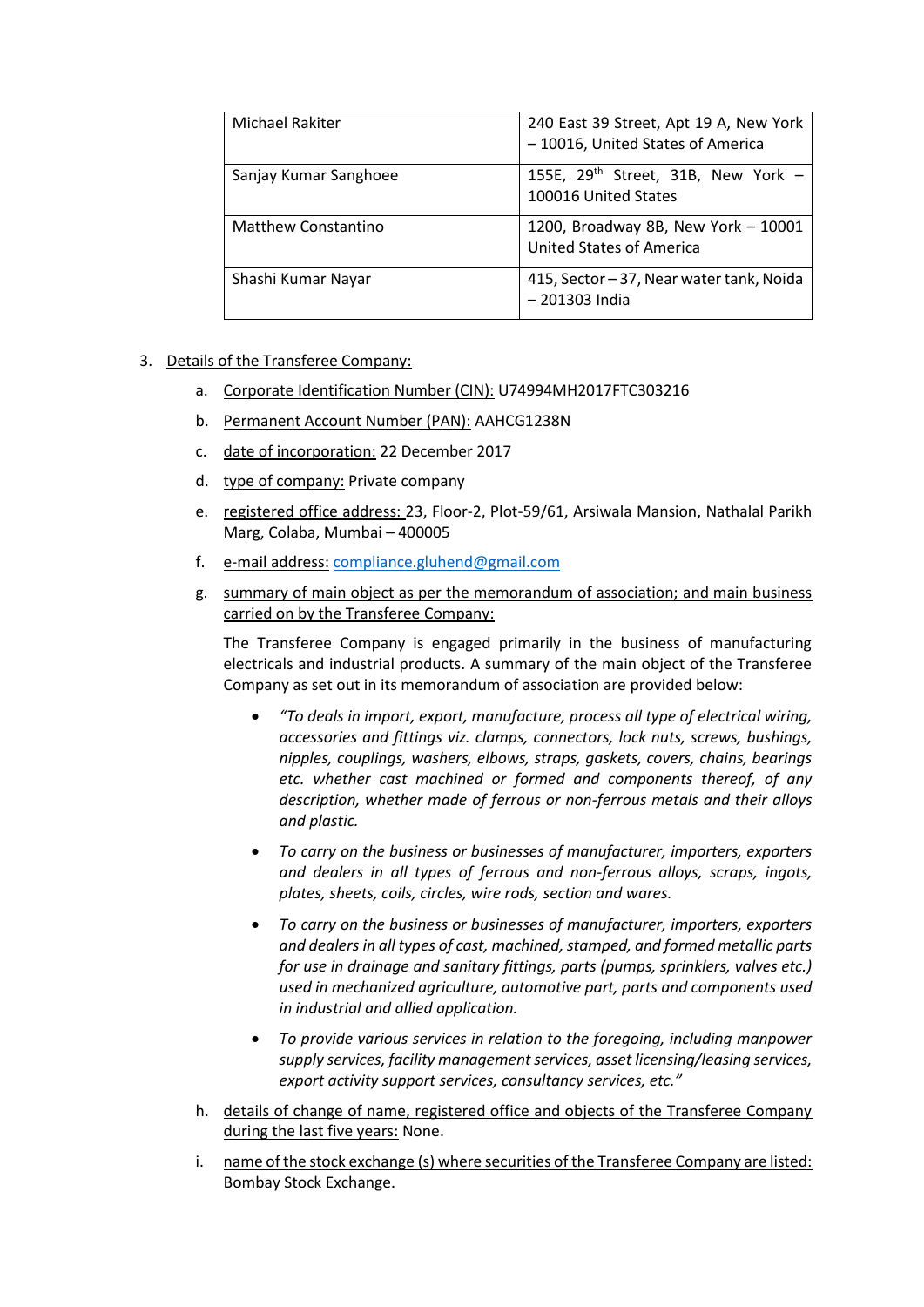j. details of the capital structure of the Transferee Company including authorized, issued, subscribed and paid up share capital as on 24 January 2019:

| <b>SHARE CAPITAL</b>                                                                             | <b>INR</b>     |
|--------------------------------------------------------------------------------------------------|----------------|
| <b>Authorised Share Capital</b>                                                                  |                |
| 3,21,23,038 equity shares of INR 10 each                                                         | 32,12,30,380   |
| 22,97,47,584 class A compulsorily convertible preference<br>shares of INR 10 each                | 229,74,75,840  |
| 9,87,910 class B compulsorily convertible preference shares<br>of INR 10 each                    | 98,79,100      |
| 48,41,469 class C compulsorily convertible preference shares<br>of INR 10 each                   | 4,84,14,690    |
| <b>Total</b>                                                                                     | 267,70,00,010  |
| <b>Issued, Subscribed and Paid-up Share Capital</b>                                              |                |
| 3,21,23,038 equity shares of INR 10 each, fully paid up                                          | 32,12,30,380   |
| <b>Total equity share capital</b>                                                                | 32,12,30,380   |
| 16,70,37,370 class A compulsorily convertible preference<br>shares of INR 10 each, fully paid up | 1,67,03,73,700 |
| 6,77,644 class B compulsorily convertible preference shares<br>of INR 10 each, fully paid up     | 67,76,440      |
| 33,23,681 class C compulsorily convertible preference shares<br>of INR 10 each, fully paid up    | 3,32,36,810    |
| <b>Total preference share capital</b>                                                            | 1,71,03,86,950 |
| <b>Total share capital</b>                                                                       | 2,03,16,17,330 |

k. name of the promoters and directors along with their addresses:

Details of Promoters:

| <b>Name</b>                      | <b>Address</b>         |                               |  |  |     |
|----------------------------------|------------------------|-------------------------------|--|--|-----|
| Delos Sage Holdco Cooperateif UA |                        | Prins Bernhardplein 200, 1097 |  |  | -IB |
|                                  | Amsterdam, Netherlands |                               |  |  |     |

# Details of Directors:

| <b>Name</b>            | <b>Address</b>                                                                                        |
|------------------------|-------------------------------------------------------------------------------------------------------|
| Nidhi Bothra           | B-256, Vivek Vihar Phase – I, New Delhi<br>- 110095 India                                             |
| <b>Bhupesh Chhajer</b> | 2 <sub>nd</sub><br>Floor, Flat No. 2A, Dayabati<br>Mansion, 13 KYD Street, Calcutta -<br>700016 India |
| Michael Rakiter        | 240 East 39 Street, Apt 19 A, New York<br>- 10016, United States of America                           |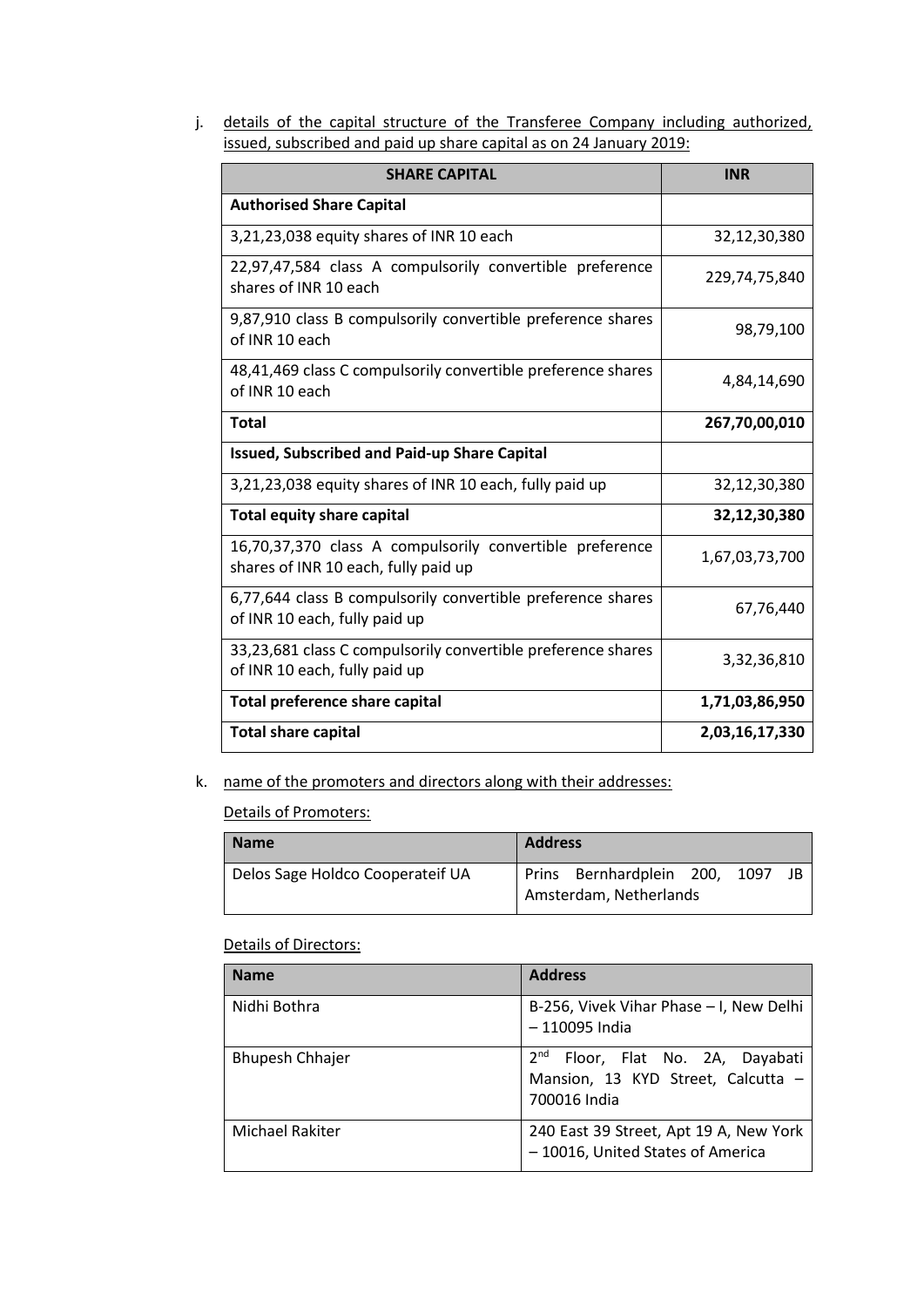| Sanjay Kumar Sanghoee | 155E, $29th$ Street, 31B, New York -<br>100016 United States           |
|-----------------------|------------------------------------------------------------------------|
| Mathew Constantino    | 1200, Broadway 8B, New York - 10001<br><b>United States of America</b> |
| Shashi Kumar Nayar    | 415, Sector - 37, Near water tank,<br>Noida - 201303 India             |

- 4. Facts and details of any relationship subsisting between the Transferor Company and the Transferee Company: The Transferor Company is a subsidiary of the Transferee Company.
- 5. Details of meeting of the board of directors of the Companies at which the resolution approving the scheme was passed:

The Board of Directors of the Transferor Company and Transferee Company have unanimously approved the scheme of amalgamation and have each passed resolutions dated 10 December 2018 with respect thereto.

| S.<br>No. | <b>Name of the Company</b>    | <b>Name of Director</b> | <b>Approved</b><br>the<br><b>Scheme</b> |
|-----------|-------------------------------|-------------------------|-----------------------------------------|
| 1.        | Sage Metals Private Limited   | <b>Bhupesh Chhajer</b>  | Yes                                     |
|           | (Transferor Company)          | Shashi Kumar Nayar      | Yes                                     |
| 2.        | Gluhend India Private Limited | <b>Bhupesh Chhajer</b>  | Yes                                     |
|           | (Transferee Company)          | Shashi Kumar Nayar      | Yes                                     |

### 6. Explanatory Statement disclosing details of the scheme or amalgamation:

a. parties involved in such arrangement:

Transferor Company: Sage Metals Private Limited, a private limited company incorporated under the Companies Act, 1956, having CIN U28998MH1983PTC313652.

Transferee Company: Gluhend India Private Limited, a private limited company incorporated under the Companies Act, 2013, having CIN U74994MH2017FTC303216.

- b. appointed date: 13 March 2018
- c. effective date: The date on which the certified copy of the order issued by the NCLT sanctioning this Scheme is filed by the Transferee Company and Transferor Company with the Registrar of Companies, Mumbai.
- d. share exchange ratio:
	- i. 2,283.847 equity shares of the face value of INR 10 each (credited as fully paid up) of the Transferee Company for 1 equity share of the face value of INR 100 each held in the Transferor Company; or
	- ii. 2,283.847 Class D CCPS (credited as fully paid up) of the Transferee Company for 1 equity share of the face value of INR 100 each held in the Transferor Company; or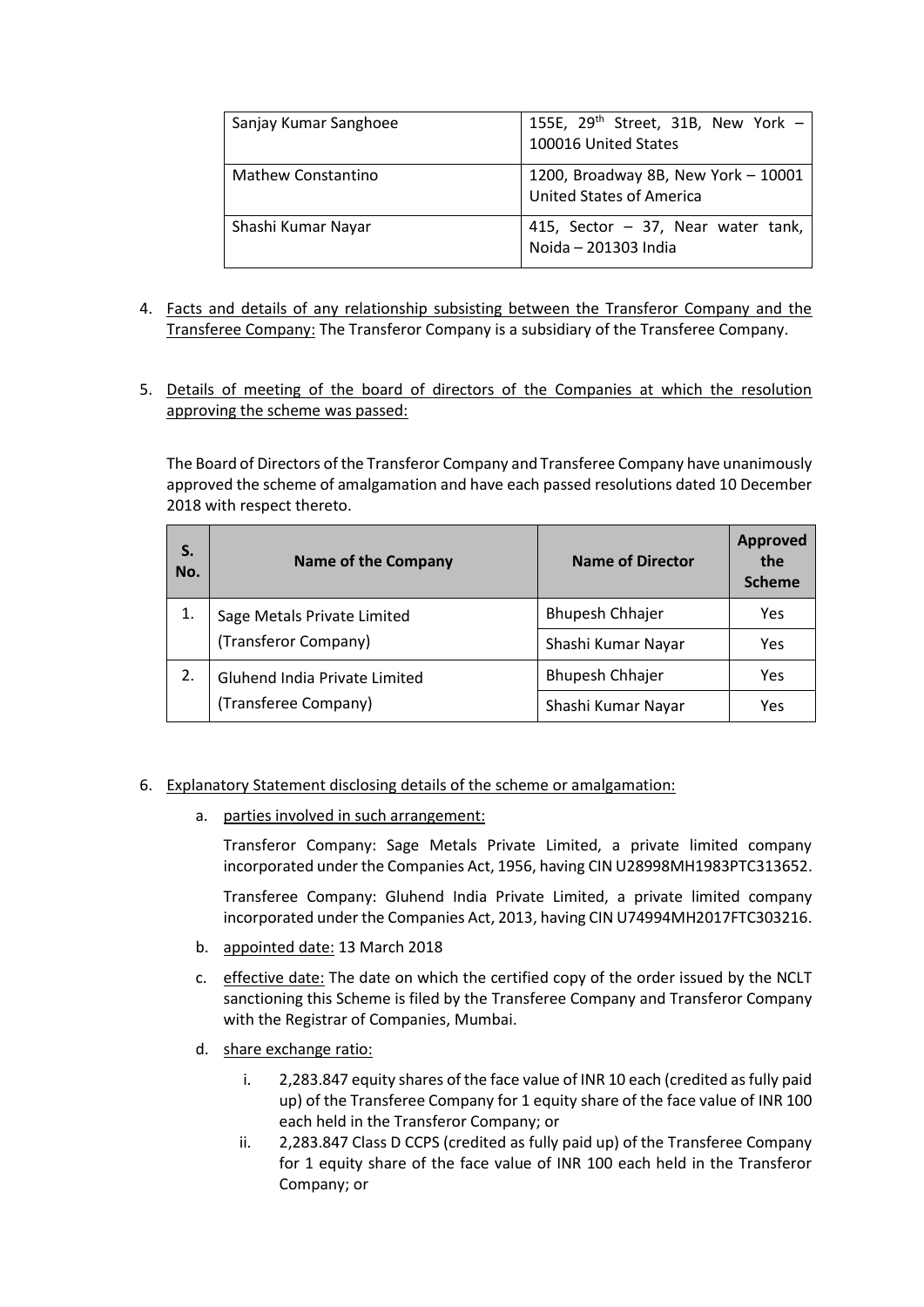- iii. 2,446 ROCPS (credited as fully paid up) of the Transferee Company for 1 equity share of the face value of INR 100 each held in the Transferor Company; or
- iv. a combination of one or more of the modes provided above, in accordance with the ratios provided therein.
- e. other considerations, if any: None.
- f. summary of valuation report (if applicable) including basis of valuation and fairness opinion of the registered valuer, if any:

The valuation of the shares of the Transferor Company as well as the transferee company has been done by BSR & Associates LLP vide their report dated 10th December 2017 ("Valuation Report"). Per the Transferee Valuation Report, the fair value of 1 equity share each of the Transferor Company (calculated on the basis of Discounted Cash Flow Method) and of the Transferee Company (calculated on the basis of Discounted Cash Flow Method) as on 30 September 2018 are as follows.

A brief explanation of the valuation method adopted is as follows:

Discounted Cash Flow Method (DCF Method):

Under the DCF Method the projected cash flows to the firm are discounted at the weighted average cost of capital. The sum of the discounted value of such free cash flows is the value of the firm. Using the DCF analysis involves determining the following:

- (i) Estimating the future free cash flows Free cash flows are the cash flows expected to be generated by the company that are available to all providers of the company's capital – both debt and equity.
- (ii) Appropriate discount rate to be applied to cash flows i.e. the cost of capital This discount rate, which is applied to the free cash flows, should reflect the opportunity cost to all the capital providers (namely shareholders and creditors), weighted by their relative contribution to the total capital of the company. The opportunity cost to the capital provider equals the rate of return the capital provider expects to earn on other investments of equivalent risk.

The valuation report is available for inspection at the registered office of the Transferor Company.

- g. details of capital/debt restructuring, if any: None
- h. rationale for the compromise or arrangement:

The Scheme provides for the amalgamation of the Transferor Company with the Transferee Company and will result in the following benefits:

- Consolidating the Business and synergies in the Transferee Company and enabling the merged entity to become cost competitive and efficient in its operations. It will also result in a single, simple consolidated and transparent ownership structure;
- More focused operational efforts, realising synergies in terms of compliance, governance, administration and costs;
- Greater efficiency in cash management of the merged entity and unfettered access to cash flows generated by the combined Business which can be deployed more efficiently to maximize shareholder value;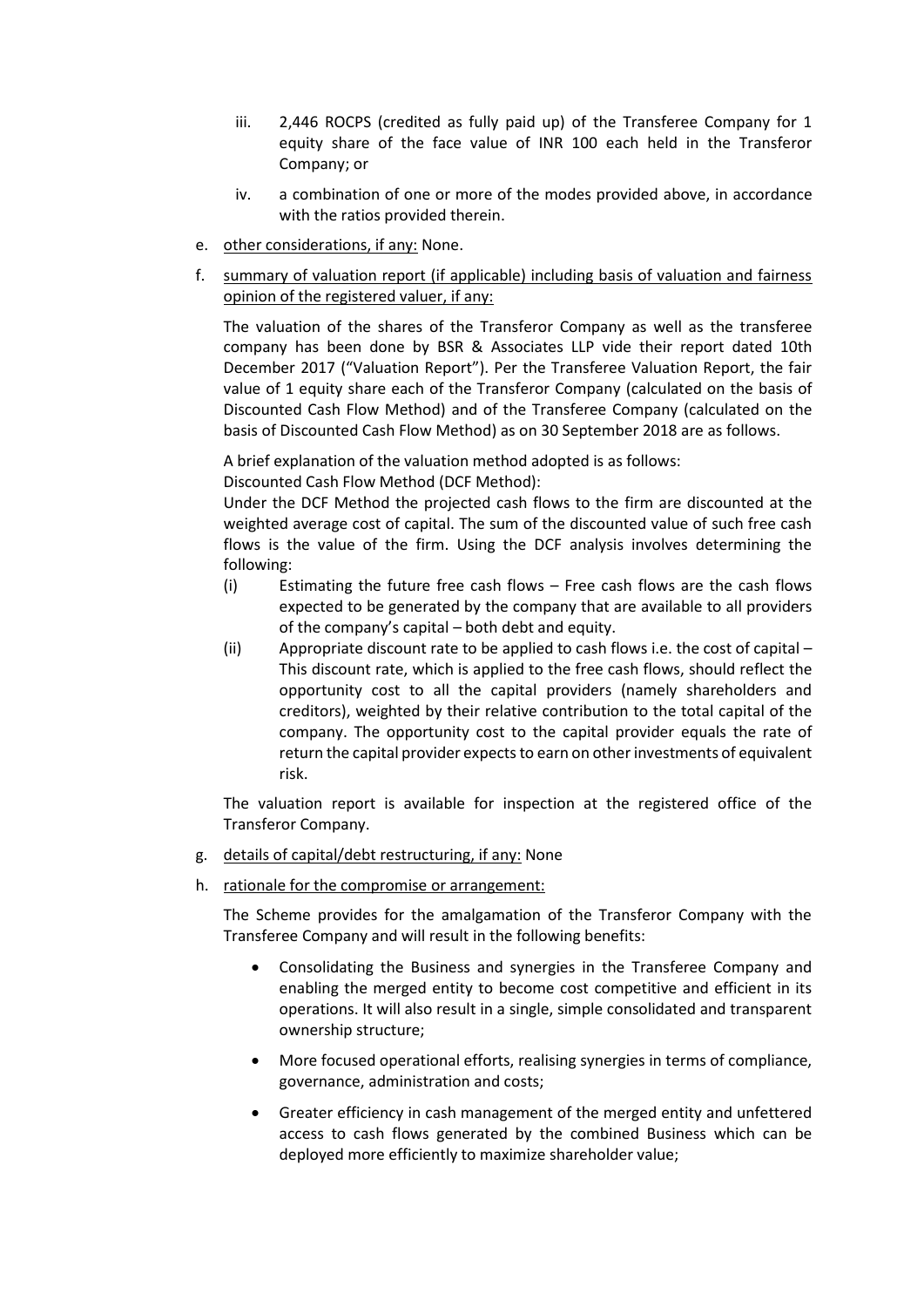- The merged entity will experience operational synergies in areas such as raw material sourcing, product placement, management and operations, marketing and sales promotion initiatives, freight optimization and logistics;
- The Transferee Company will gain the benefit of improved organizational capability and leadership which will help it to compete successfully in the industry.
- i. benefits of the compromise or arrangement as perceived by the Board of directors to the companies involved, members, creditors and others (as applicable): As set out in item 6.h. above.
- j. amount due to unsecured creditors by the Transferor Company:

INR 409,068,955 (Rupees Four Hundred and Nine Million Sixty Eighty Thousand Nine Hundred Fifty Five only)

k. amount due to unsecured creditors by the Transferee Company:

INR 99,584,567 (Rupees Ninety Nine Million Five Hundred Eighty Four Thousand Five Hundred Sixty Seven only)

## 7. Disclosures of the effect of the scheme on:

- a. key managerial personnel: None.
- b. directors: None.
- c. promoters: None.
- d. non-promoter members: None.
- e. depositors: None.
- f. creditors: All subsisting liabilities of the Transferor Company will be transferred to the Transferee Company in accordance with the scheme.
- g. debenture holders: None.
- h. deposit trustee and debenture trustee: None.
- i. employees of the Transferor Company: All employees of the Transferor Company will be transferred to the rolls of the Transferee Company.
- j. general disclosure of effect of the scheme: Transferor Company to be dissolved upon successful implementation of the scheme.
- 8. The amalgamation shall not have any adverse effect on material interests of directors, Key Managerial Personnel (KMP) and debenture trustee of either company.
- 9. Details of investigation or proceedings, if any, pending under the Act against the companies involved: There are no investigations or proceedings pending under the Act against the companies involved.
- 10. Details of the availability of the following documents for obtaining extract from or for making/obtaining copies of or for inspection by the members and creditors, namely: